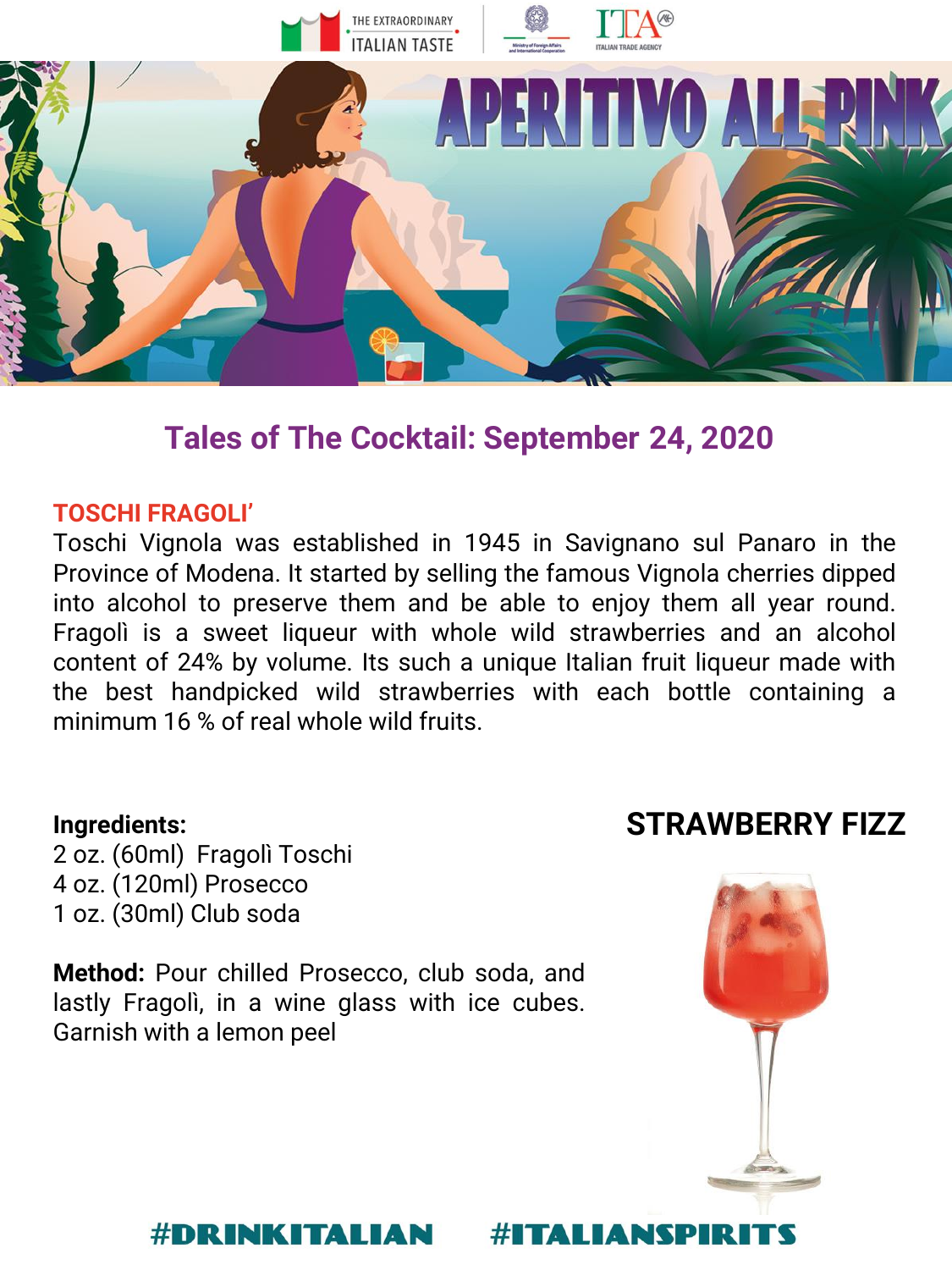

# **Tales of The Cocktail: September 24, 2020**

## **RAMAZZOTTI APERITIVO ROSATO**

Ramazzotti Rosato is an Italian combination of fresh and light flavors with hibiscus and orange blossom giving it its floral, fruity flavor. It's a refreshing beverage and is perfect for mixing into a bright cocktail. Hibiscus flowers have sweet, fruity notes. They are native to Asia. Orange blossom is the orange tree's white flower. It has a fresh, floral aroma.

### **Ingredients:**

2 oz. Ramazzotti Rosato 4 oz. Aromatic Tonic Water .25 oz. Lemon Juice

**Method:** Pour all the ingredients directly into a wine glass over ice. Stir gently to mix. Garnish with lime wheels

# **ROSATO TONIC**



#### #DRINKITALIAN #ITALIANSPII